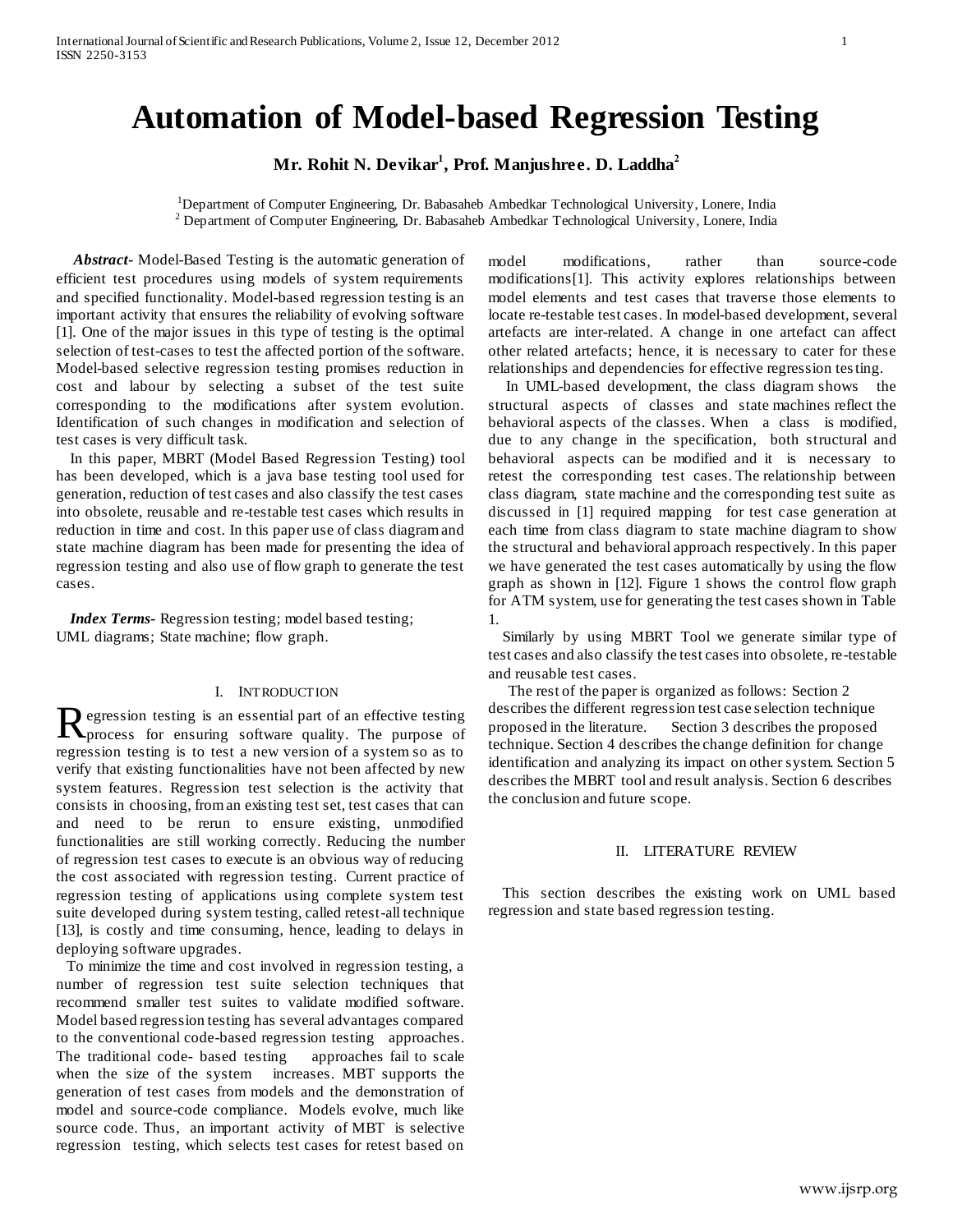

Figure 1: Control Flow Graph for ATM System

TABLE 1: Test cases for the Control Flow Graph of ATM System

|                | <b>Test Cases</b>                                                        |
|----------------|--------------------------------------------------------------------------|
|                | A, B, C, D, E, F, G, H, O, P, Q, R, S                                    |
| T <sub>2</sub> | A, B, C, D, E, F, T, U                                                   |
| T <sub>3</sub> | $A, B, C, D, E, F, T, U, G, H, O, P, Q, R, S$                            |
| T <sub>4</sub> | $A, B, C, D, E, F, T, U, G, H, I, J, K, V, L, M, N, S$                   |
| T <sub>5</sub> | $A, B, C, D, E, F, G, H, I, J, K, V, L, M, N, S$                         |
| T6             | $A, B, C, D, E, F, T, U, G, H, O, P, Q, R, S, H, O, P, Q, R, S$          |
| T7             | $A, B, C, D, E, F, T, U, G, H, O, P, Q, R, S, H, I, J, K, V, L, M, N, S$ |

Briand et al. [2] present a process of using Use Cases, Sequence Diagrams, and Class Diagrams to regression test code. Briand et al. create a mapping between design changes and code changes to classify code test cases. Briand et al. draw upon the work of Leung and White [8] who classifies test cases according to if and how they can be reused.

 Chen et al. [6] use UML activity diagrams to detect changes in design and then use a traceability matrix between activity diagram and the test suite. It covers activities at an abstract level and does not cover the attributes of a class.

 Wu et al. [4] provide a methodology for regression testing of components using class, collaboration and state diagrams. It does not state any methodology for test cases selection; major emphasis is on change identification only.

 Pilskalns et al. [10] propose a regression testing technique based on UML sequence and class diagrams. Their approach does not take into account the pre and post conditions of the operations which affect behavior of a class. Also, their approach does not handle concurrency.

 Naslavsky et al. [14] presented an idea for regression testing using class diagrams and sequence diagrams for model driven architecture (MDA). They make use of model transformations for regression testing.

 Deng et al. [7] presented a rule-based approach for regression testing using use case diagrams, class diagrams, sequence diagrams and activity diagram. The test cases are generated based on activity diagrams. However, rework is required to apply the technique to a real scenario due to fewer details.

 Ali et al. [12] presented an approach for regression testing using class and sequence diagrams. They construct an extended control flow graph using both diagrams. The change identification is based on comparison of both diagrams and then the selection of corresponding test cases is performed.

 Qurat-ul-ann Farooq [1] presented the regression testing approach using class diagram and state machine diagram. They use the flexible tool support approach for the selection of test cases.

 Our proposed work is based on class diagram and state machine diagram. In this research, we developed our own MBRT Tool that is useful for selection of test cases and classification of test cases on the basis of state and transitions.

# III. THE PROPOSED APPROACH

 Our approach is based on the existing work on model based regression testing described in [1] with some extensions to fulfill the purpose of regression testing. We included class diagram to get more information while testing and capturing the changes.

 Figure 2 shows the flow of our work for regression testing. Control flow graph is constructed using a State machine diagram. Figure 2 shows two comparators, Class Comparator and State Comparator. The Class Comparator compares the Original class diagram (baseline version) and Modified class diagram (delta version) and generate corresponding difference between both the diagrams. This difference we refer as Class Difference. The input to the State Comparator is Original State diagram (baseline version) and Modified state diagram (delta version) and Class Difference. Class differences are used to obtain the affected elements of the state machine. For example, a state transition will be marked as affected if it is using any changed attribute or operation of the corresponding class in its guards, events or actions. We refer to these changes as State Difference. Finally, the set of affected test cases from the baseline test suite are selected using Regression Test Selector by tracing the State Difference to the corresponding test-cases. Test suit are classified into Obsolete, Reusable and Re-testable test cases [8]. Obsolete test cases corresponds to deleted transition, and no more valid for modified version. Reusable test cases have corresponds to unchanged part of the system.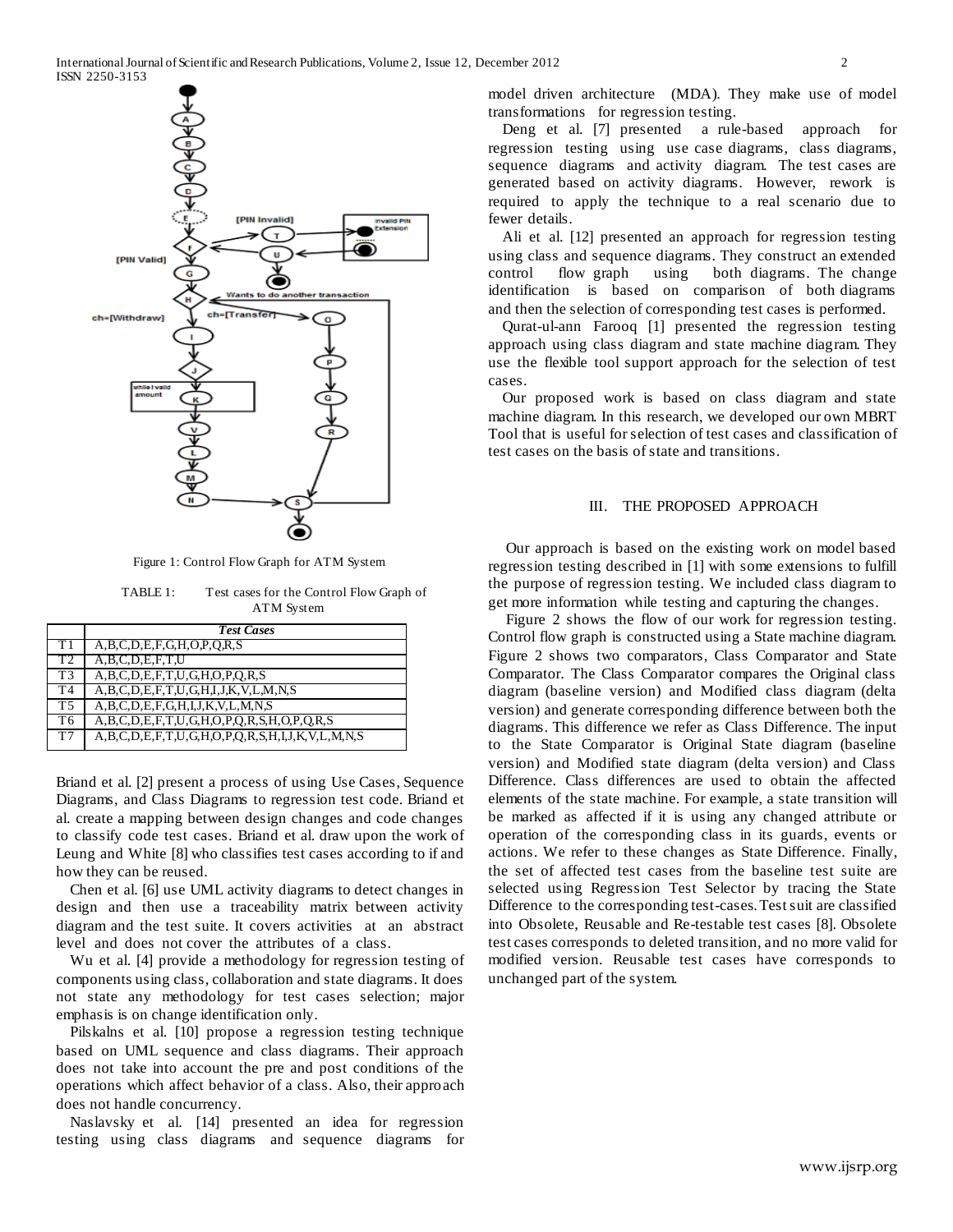

Figure 2: Abstract Model of State Based Regression Testing Approach

These test cases are valid and no need to re-execute for regression testing.

 In this paper we concentrate more on Retestable test cases as it corresponds to modified part of the system.

 For the generation of test cases we have used control flow graph (CFG), for that we used sequence diagram and class diagram as inputs for the construction of CFG. State machine diagram is used to get the flow of a complete event state and class diagram is used to get information of the attributes from the class of object that receives a message in the state machine diagram. In the next section we discus about the change definition required for our research.

## IV. CHANGE DEFINITIONS

 In this section we discus about the changes in original class and modified class differences, also changes in original state machine and modified state machine differences.

#### *A. Class Difference:*

 Changes in class diagram are found out by comparing original class diagram (baseline version) and modified class diagram (delta version).The difference between classes can be carried out by using class comparator. The comparator compares the classes attributes, methods and finds the differences.

The figure 3 shows the class diagram comparator. The text area in the comparator shows the result of differences between the two classes. These changes are sometimes directly visible on the state machines, such as deletion of an attribute from a class may cause change in an action using this attribute on the corresponding state machine.

|                                                                                                                                                                                            | 53<br>$\Box$         |  |  |
|--------------------------------------------------------------------------------------------------------------------------------------------------------------------------------------------|----------------------|--|--|
| Original File                                                                                                                                                                              | e\studentclass22.xml |  |  |
| <b>Modified File</b>                                                                                                                                                                       | je\studentclass1.xml |  |  |
| <b>Read File</b>                                                                                                                                                                           | Cal.Diff             |  |  |
| <b>Registration</b><br>PersonalInformation<br>Registrar<br>SemesterInformation<br>Semester<br>Course<br>Student<br>Registration<br>PersonalInformation<br>Registrar<br>SemesterInformation |                      |  |  |

Figure 3: Class Diagram Comparator.

Sometimes these changes are not reflected on the state-machine and this information can be obtained only by analyzing the class diagrams [1].

*B. State Machine Difference*:

 Changes in state machine diagram can be found out by providing Original state machine diagram,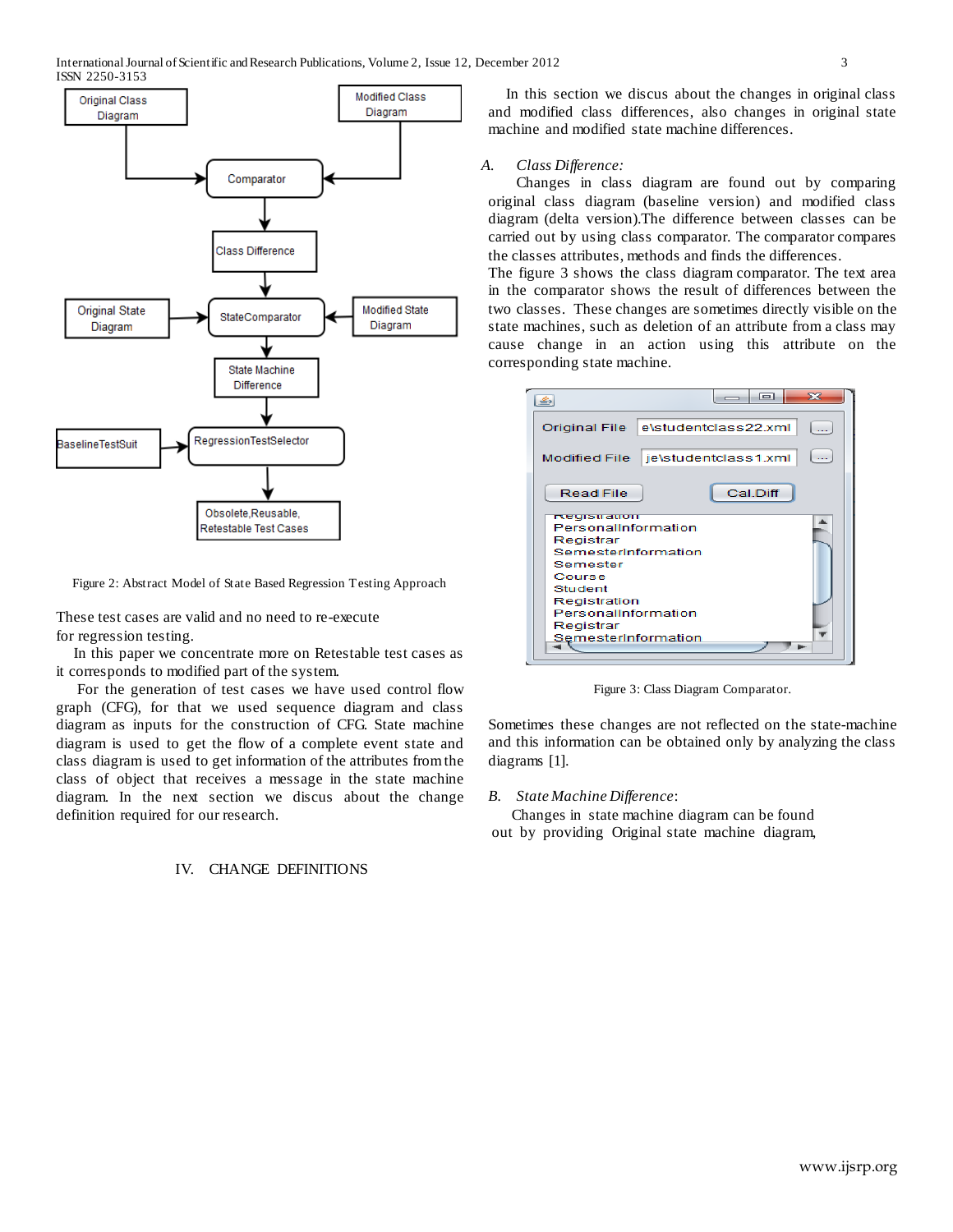

Figure 4: State Machine Diagram for Modified Version

Modified state machine diagram and difference between class diagram as an inputs to the comparator.We use the state reader, state handler, statedifference type of classes in the state comparator. Figure 5 shows the state machine comparator.

The class state reader reads the two version of the state machine diagram. The class state handler stores the information



Figure 5: State Machine Comparator.

of the two state machine diagram. The class state difference finds the differences between the state, transition of the two version state diagram.

#### V. MODEL-BASED REGRESSION TESTING TOOL (MBRT) AND RESULT ANALYSIS:

 MBRTP tool is build on java platform.This tool consist of Parser, Comparator, Regression test selector.

 The XMI parser use the XMl files of the class and state machine diagram for parsing. Two types of comparator are used class diagram comparator and state machine comparator as discussed in section IV.

The regression test selector block uses the information of State Machine difference and baseline test suite and classifies the baseline test suite into obsolete, reusable and re-testable test cases [8]. Test cases are generated on the basis of state and transition of the state diagram.

Figure 4 shows the modified version of the student

system, from this state machine 31 test cases are generated, from that 18 test cases need to be re-executed for regression testing, 4 test case become obsolete and is required to be excluded from the baseline test suite and 9 test cases are preserved for the future use.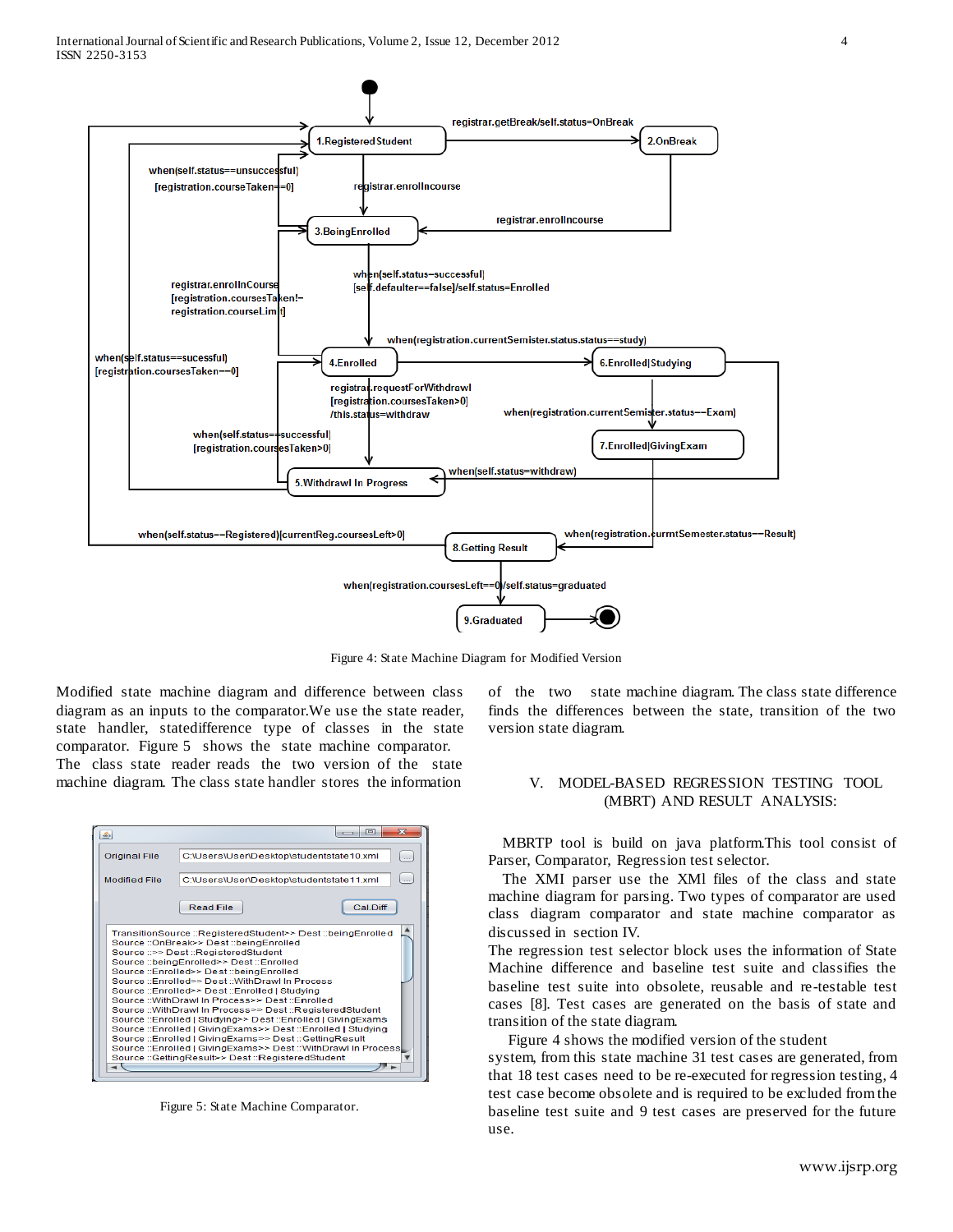Table 2 consists of the test path from the stating state of the system. From table the test path from 1 to 4 shows the Obsolete test cases, 5 to 22 are the Re-testable test cases and 23 to 31 are Reusable test cases for the modified version.

TABLE 2: Test Path Result

| N <sub>0</sub> . | <b>Test Path</b>       | No. | <b>Test Path</b>        |
|------------------|------------------------|-----|-------------------------|
| 1.               | <b>R-B-E-F/S-F/G-W</b> | 17. | $R-O-B-EES-W$           |
| 2.               | $R-B-EES-E/G-W-E$      | 18. | $R-O-B-EES-W-R$         |
| 3.               | $R-B-EES-E/G-W-R$      | 19. | $R-O-B-EES-W-E$         |
| 4.               | $R-B-EES-E/G-E/S$      | 20. | $R-O-B-EES-E/G$         |
| 5.               | $R-B-R$                | 21. | R-O-B-E-E/S-E/G-GR      |
| 6.               | $R-B-EES-W$            | 22. | R-O-B-E-E/S-E/G-GR-Grad |
| 7.               | $R-B-EES-W-E$          | 23. | $R-B-E$                 |
| 8.               | $R-B-EES-W-R$          | 24. | $R-B-E$                 |
| 9.               | R-O                    | 25. | $R-B-EW$                |
| 10.              | $R-O-B$                | 26. | $R-B-EES$               |
| 11.              | $R-O-B-R$              | 27. | $R-B-EES-E/G$           |
| 12.              | $R-O-B-E$              | 28. | $R-B-EES-E/G-GR$        |
| 13.              | $R-O-B-E-B$            | 29. | R-B-E-E/S-E/G-GR-Grad   |
| 14.              | $R-O-B-E-W$            | 30. | $R-B-EW-R$              |
| 15.              | $R-O-B-E-W-R$          | 31. | R-B                     |
| 16.              | <b>R-O-B-E-E/S</b>     |     |                         |

## **Notations:-**

|                         | R- Registered Student E/S-Enrolled   Studying |  |  |  |
|-------------------------|-----------------------------------------------|--|--|--|
| O-On Break              | $E/G$ -Enrolled   Giving Exam                 |  |  |  |
| B-Being Enrolled        | <b>GR-Getting Result</b>                      |  |  |  |
| E-Enrolled              | Grad-Graduate                                 |  |  |  |
| W-Withdrawl In Progress |                                               |  |  |  |

#### VI. CONCLUSION AND FUTURE SCOPE

 In this paper, the methodology for regression test selection using UML state machines diagrams and class diagrams has been presented. Paper also discusses the existing literature work on UML based regression testing. In this paper a model based approach of regression testing has been provided that addresses limitations of existing work on UML based regression testing.

 In this paper changes in baseline and delta versions of the class diagram (Class differences) and state machines (State machine differences) are defined. The change definitions presented in the paper conform to UML version 2.1. Classification of baseline test suite into Obsolete, Reusable, and Re-testable test cases is also carried out.

 In this paper, MBRT tool has been developed for selection, generation as well as classification of test cases. Also the tool developed is useful for dividing the test cases into obsolete, reusable and re-testable test cases. MBRT, a Java base testing tool, has been used for reduction in the test cases, which results in reduction in time, cost and in improving software quality. In this paper results based on a case study carried out have been specified. Mutation analysis for regression testing is also planned as future work.

 Future work aims at determining the effectiveness of the proposed regression testing strategy by applying it on industrial scale case studies of various sizes. In future, it is possible to include analysis of impact of changes in sequence diagram on state machine to integrate the sequence diagram with implemented approach.

 Application of implemented approach using the model driven development methodology can also be investigated as one of the possibility in future. It is also possible in future to investigate the required transformations and to see how the relationships between models at different levels of abstractions can affect original methodology. Also, prioritization of test cases on the basis of genetic algorithm can be viewed as future work.

#### REFERENCE

- [1] Qurat-ul-ann Farooq, Muhammad Zohaib Z.Iqbal, Zafar I Malik, Matthias Riebisch, ``*A Model-Based Regression Testing Approach for Evolving Software Systems with Flexible Tool Support"*, 17th IEEE International Conference and Workshops on Engineering of Computer-Based Systems,2010
- [2] L.C. Briand, , Y. Labiche, S. He, *Automating regression test selection based on UML designs*, Information and Software Technology, Volume 51 , Issue 1, January 2009.
- [3] Thierry Jéron, Jean-Marc Jézéquel, Yves Le Traon, Pierre Morel, *Efficient Strategies for Integration and Regression Testing of OO Systems*, 10th International Symposium on Software Reliability Engineering, p. 260, 1999.
- [4] Wu, Y., Offutt, J*. Maintaining Evolving Component based software with UML*, In Proceeding of 7th European conference on software maintenance and reengineering, IEEE, pp: 133- 142, ISBN:0-7695- 1902-4, Publisher: IEEE Computer Society, 2003.
- [5] Beydeda, S., and Gruhn, V. *Integrating White- and Black-Box Techniques for Class-Level Regression Testing*, Proceedings of the 25th International Computer Software and Applications Conference on Invigorating Software Development, pp. 357 – 362, 2001.
- [6] Chen, Y., Probert, R.L., and Sims, D.P*. Specification-based Regression Test Selection with Risk Analysis*, Proceedings of the conference of the Centre for Advanced Studies on Collaborative research, pp: 1, 2002.
- [7] Deng, D., Sheu, P.C.Y., and Wang, T. *Model-based testing and maintenance*, Proceedings of IEEE Sixth International Symposium on Multimedia Software Engineering, Volume 00, pp. 278- 285, ISBN:0-7695- 2217-3, 2004.
- [8] Leung, H.K.N. White, L. , *Insights into regression testing software testing*, Proceedings of Conference on Software Maintenance., , On page(s): 60-69, ISBN: 0-8186-1965-1, Oct 1989.
- [9] Korel, B., Tahat, L.H., and Vaysburg, B. (2002). *Model Based Regression Test Reduction Using Dependence Analysis*, Proceedings of the International Conference on Software Maintenance (ICSM.02).
- [10] Pilskalns, O., Andrews, A. *Regression Testing UML Designs*, In Proceedings of 22nd IEEE International Conference on Software Maintenance (ICSM'06), Publisher: IEEE Computer Society, Pages: 254 - 264 , ISBN :1063-6773, 2006.
- [11] Sajeev, A.S.M., and Wibowo, B. *Regression test selection based on version changes of components*, Tenth Asia-Pacific Software Engineering Conference, pp. 78- 85, 2003.
- [12] Atifah Ali, Aamer Nadeem, Muhammad Zohaib Z. Iqbal, Mohammad Usman, *Regression Testing based on UML Design Models*, Proceedings of the 13th Pacific Rim, International Symposium on Dependable Computing, pp. 85-88, 2007.
- [13] Ravi Prakash Gorthi, Anjaneyulu Pasala, Kailash KP Chanduka and Benny Leong, *Specification-based Approach to Select Regression Test Suite to Validate Changed Software*, Proceedings of the 2008 15th Asia-Pacific Software Engineering Conference, pp 153-160, Year of Publication: 2008.
- [14] Leila Naslavsky, Debra J. Richardson, *Using Traceability to Support Model-Based Regression Testing*, Proceedings of the twenty-second IEEE/ACM international conference on Automated software engineering, pp. 567-570, 2007.

#### **AUTHORS**

**First Author** – Mr. Rohit N. Devikar,

Second year M.Tech, Department of Computer Engineering Dr. Babasaheb Ambedkar Technological University, Lonere. Email:- devikarrohit@gmail.com.

**Second Author** – Prof. Manjushree D. Laddha,